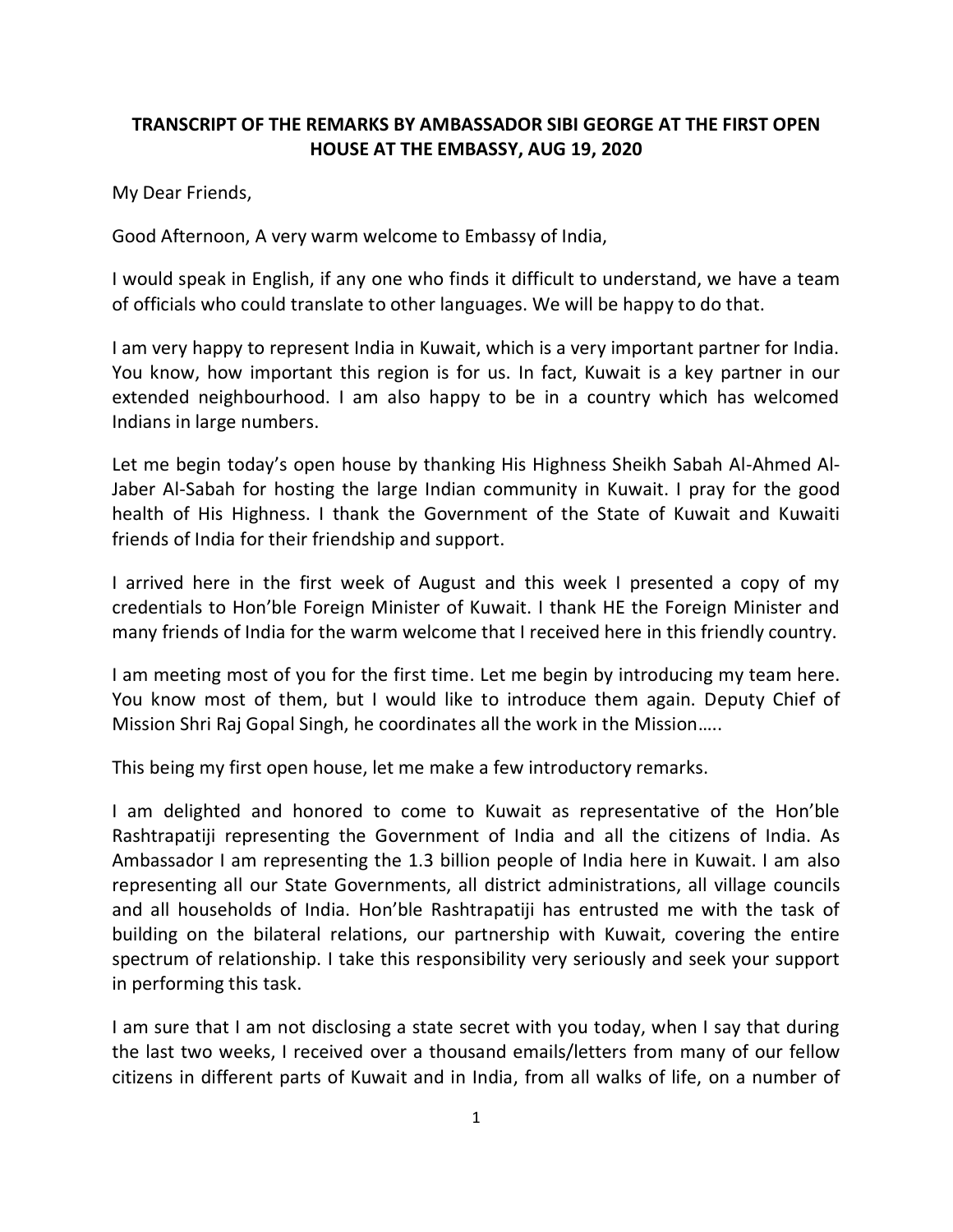topics of interest, general topics, community related topics and many on personal issues. On an average fifty to sixty letters, including on Fridays and Saturdays, most with detailed background briefing. Many letters are written on behalf of thousands of people, on issues that affect several thousands. I thank you for these letters, it helped me to better understand many of the topics. Personally I welcome this overwhelming response. I also get several crisp comments, suggestions and queries as tweets and comments on other social media, some off course, without even mentioning their names or contact details. I also read the many suggestions placed in the suggestion box here at the Consular hall. In the last few days, I also met with some of our community members, who briefed me on many topics. These are difficult times, everyone is facing many difficulties.

I checked with my colleagues, they told me that each one of them also receive e-mails and suggestions in equal numbers or more. This is in addition to the hundreds of people visiting the embassy and our outsourcing centers.

Let me tell you this, today I have a fair understanding of many of the topics. These issues include very important topics such as Indians stranded in Kuwait, Indians with resident permit in Kuwait and currently stranded in India, those with children stranded in India and wanting to join their parents, Indians stranded in other countries and wanting to transit through Kuwait, those who want travel documents, those who applied travel documents but yet to receive them, those who received travel documents but could not travel during amnesty, expiry of resident permits, groups who face nonpayment of salary, nonpayment of arrears, labor disputes, cheating by agents, loss of jobs and livelihood, loss of documents, those who do not have food, shelter and medicines, request from those who got stranded in ships, engineers issues including on NOC for engineering degrees, medical professionals issues including on promotion avenues for some category or nurses, delays in getting appointments for consular services at the Indian passport centers, dispatch of mortal remains of loved ones who died here, pending death compensation cases, family disputes, it continues. Most of it is work in progress, and I thank the Government of Kuwait for its support and guidance. These are difficult times for many. As our Prime Minister said in his Independence Day address, Coronavirus crisis is a big crisis, but is not big enough to stop us in building Atmanirbhar Bharat.

One of the first things that I told my personal staff on my first day in office was that I want to reply to all letters and emails, at least an acknowledgement. I find that it is an impossible task to acknowledge thousands of emails. But let me assure you that I read each one of them. I understand the urgency in each of these letters and how crucial it is for the person who wrote it to me. There are so many who want to write but chose not